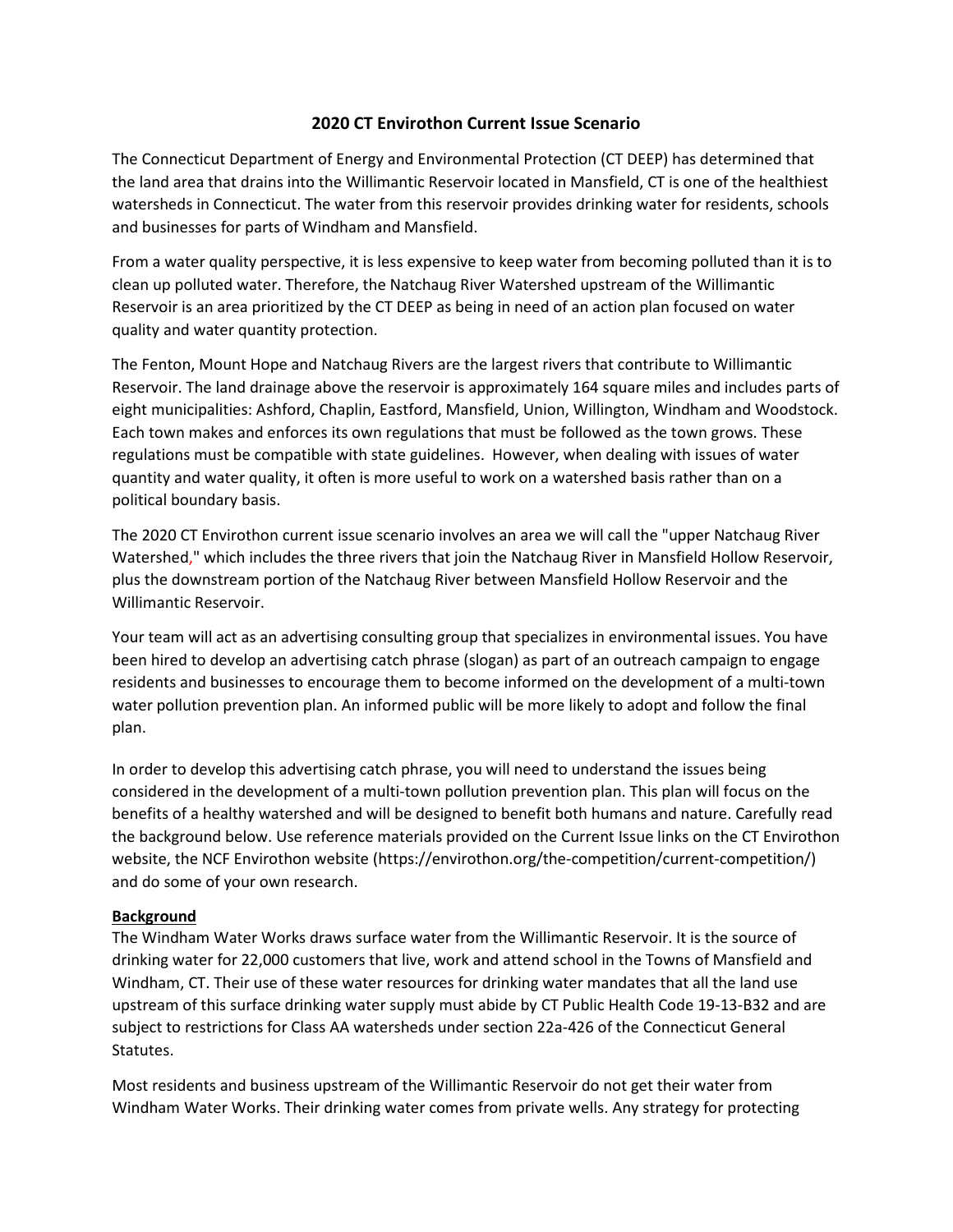downstream water quality and quantity must consider the property rights of the upstream property owners and be presented as a benefit to them.

In addition to the Willimantic Reservoir being a drinking water resource, the Natchaug River Watershed is habitat to numerous species of fish and other aquatic organisms, birds and other wildlife. Several streams in the watershed are managed by the CT DEEP for recreational trout fishing. Forests are managed by both the State of Connecticut and private landowners for timber and wildlife. Numerous passive recreation opportunities available to the public, including hiking, swimming, camping, mountain biking, boating, fishing, hunting and nature photography, are available. Large areas of publically owned land include portions of the Natchaug and Nipmuck State Forests and Bigelow Hollow State Park and Mansfield Hollow State Park. Most of the remaining land is privately owned and subject to development pressures.

## **As part of your oral presentation, you will need to demonstrate your understanding of the following elements:**

- 1. Explain what a watershed area is, and provide a map outlining the Natchaug Watershed excluding the part below the Willimantic Reservoir.
- 2. Using a graphic of the hydrological cycle, explain how ground water and surface water are connected resources. What are some of the common threats to these resources in the Natchaug Watershed?
- 3. Explain why both water quality and water quantity are an important foundation in a healthy ecosystem.
- 4. Describe 3 different water quality indicators that may be used to determine watershed health in the Natchaug River Watershed.
- 5. Explain why stream flow is an important indicator of a healthy aquatic ecosystem and what indicators are in use to assure adequate stream flow.
- 6. Describe:
	- (a) the main types of current land uses in the eight towns within in the Natchaug River Watershed upstream of the Willimantic Reservoir
	- (b) how the landowners can prevent polluted runoff from degrading water quality caused by things they do on their land.
	- (c) how can these land care practices can also improve habitat quality for non-human land uses?

Note: Incorporate information on soils, forestry, aquatics and wildlife into your answer, discussing how these specific considerations would be a necessary part of a healthy watershed plan.

- 7. Describe differences between the roles and objectives of local, state and national regulations for managing natural resources and the importance of each type of regulation in water resource protection.
- 8. What obstacles (social, economic and/or political) may be a challenge for the development of an inter-municipal healthy watershed plan for the Natchaug River Watershed?